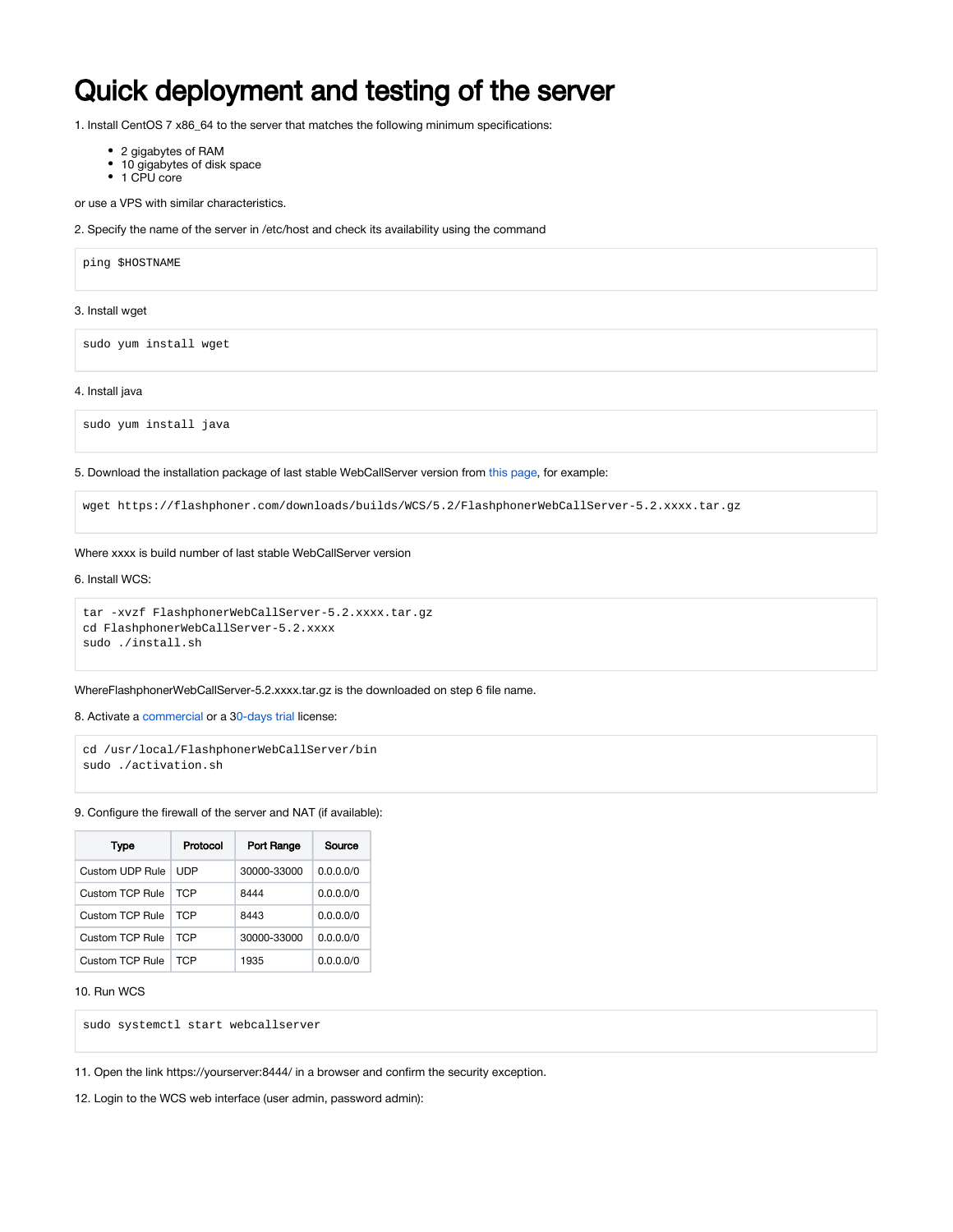| Please sign in |                          |
|----------------|--------------------------|
| Login          | $\overline{\phantom{a}}$ |
| Password       | $\overline{\phantom{a}}$ |
| Login          |                          |
|                |                          |
|                |                          |
|                |                          |
|                |                          |
|                |                          |
|                |                          |

After successful authorization, WCS web interface with the Embed Player application opens

| <b>D</b> Demo             | $\triangle$ Security $\equiv$ | <b>C</b> License |                                                                                                                                                                                                                                                                                                                                                                                                                                                                                                                                                                          |               | v.0.5.28.2753-5.2.31-056a0a43690b9ab1244f470fcad27e61207daeed | $\triangle$ admin $\equiv$ |  |
|---------------------------|-------------------------------|------------------|--------------------------------------------------------------------------------------------------------------------------------------------------------------------------------------------------------------------------------------------------------------------------------------------------------------------------------------------------------------------------------------------------------------------------------------------------------------------------------------------------------------------------------------------------------------------------|---------------|---------------------------------------------------------------|----------------------------|--|
| <b>Streaming</b>          |                               |                  |                                                                                                                                                                                                                                                                                                                                                                                                                                                                                                                                                                          |               |                                                               |                            |  |
| Streamer                  |                               |                  | <b>Embed player</b>                                                                                                                                                                                                                                                                                                                                                                                                                                                                                                                                                      |               |                                                               |                            |  |
| Player                    |                               |                  |                                                                                                                                                                                                                                                                                                                                                                                                                                                                                                                                                                          | <b>Server</b> | wss://test1.flashphoner.com:8443                              | €                          |  |
| <b>Two-Way Streaming</b>  |                               |                  |                                                                                                                                                                                                                                                                                                                                                                                                                                                                                                                                                                          | <b>Stream</b> |                                                               | Θ                          |  |
| <b>Firewall Streaming</b> |                               |                  |                                                                                                                                                                                                                                                                                                                                                                                                                                                                                                                                                                          | <b>Tech</b>   | ‡ <b>WebRTC</b>                                               |                            |  |
| WebRTC as RTMP            |                               |                  |                                                                                                                                                                                                                                                                                                                                                                                                                                                                                                                                                                          |               | ⊕ Flash<br>$\div$ $\blacksquare$ MSE                          |                            |  |
| <b>Stream Recording</b>   |                               |                  |                                                                                                                                                                                                                                                                                                                                                                                                                                                                                                                                                                          |               | ‡ Ø WSPlayer                                                  |                            |  |
| <b>Stream Snapshot</b>    |                               |                  | Ω<br>$\blacktriangleleft$                                                                                                                                                                                                                                                                                                                                                                                                                                                                                                                                                |               | <b>Test now</b>                                               |                            |  |
| <b>Stream Diagnostic</b>  |                               |                  |                                                                                                                                                                                                                                                                                                                                                                                                                                                                                                                                                                          |               |                                                               |                            |  |
| <b>Screen Sharing</b>     |                               |                  |                                                                                                                                                                                                                                                                                                                                                                                                                                                                                                                                                                          |               |                                                               |                            |  |
| <b>Embed Player</b>       |                               |                  | Code                                                                                                                                                                                                                                                                                                                                                                                                                                                                                                                                                                     |               |                                                               |                            |  |
| 2 Players                 |                               |                  | <tframe <br="" frameborder="0" id="fp_embed_player" marginheight="0" marginwidth="0" src="https://test1.flashphoner.com:8888/embed_player?&lt;/td&gt;&lt;td&gt;&lt;/td&gt;&lt;td&gt;&lt;/td&gt;&lt;td&gt;&lt;/td&gt;&lt;td&gt;&lt;/td&gt;&lt;/tr&gt;&lt;tr&gt;&lt;td&gt;&lt;b&gt;Media Devices&lt;/b&gt;&lt;/td&gt;&lt;td&gt;&lt;/td&gt;&lt;td&gt;&lt;/td&gt;&lt;td&gt;urlServer=wss://test1.flashphoner.com:8443&amp;streamName=&amp;mediaProviders=WebRTC,Flash,MSE,WSPlayer" width="100%">height='100%' scrolling='no' allowfullscreen='allowfullscreen'&gt;</tframe> |               |                                                               |                            |  |
| Video Chat                |                               |                  |                                                                                                                                                                                                                                                                                                                                                                                                                                                                                                                                                                          |               |                                                               | Copy to clipboard          |  |
| Video Chat & Screen       |                               |                  |                                                                                                                                                                                                                                                                                                                                                                                                                                                                                                                                                                          |               |                                                               |                            |  |
| Conference                |                               |                  |                                                                                                                                                                                                                                                                                                                                                                                                                                                                                                                                                                          |               |                                                               |                            |  |

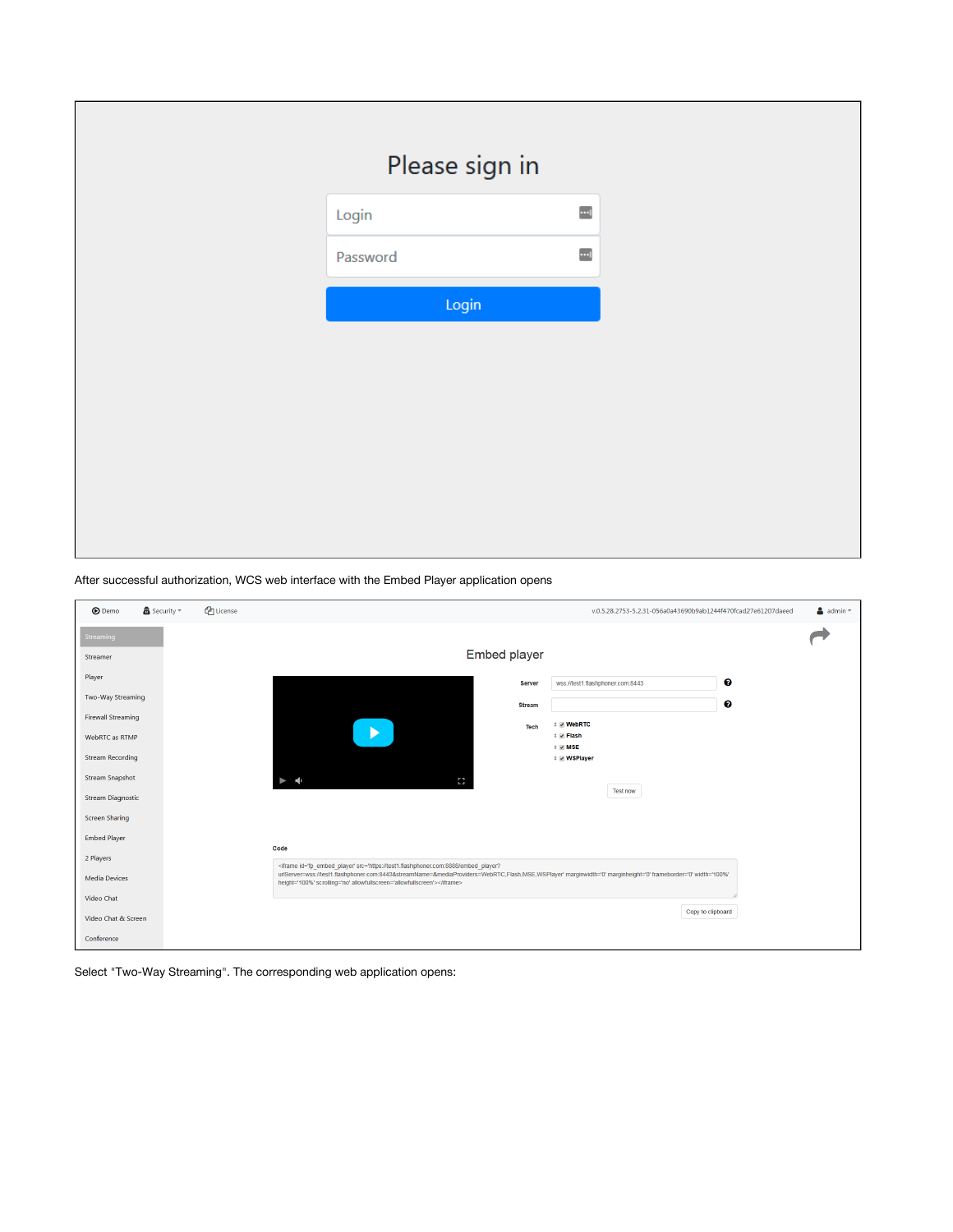

Click the Connect button, then the Publish button to verify stream publishing from a web camera.

| <b>D</b> Demo             | $\triangle$ Security $\sim$ | <sup><i>C</i> License</sup> |                       |                                  |            |                   | v.0.5.28.2753-5.2.31-056a0a43690b9ab1244f470fcad27e61207daeed | $\triangleq$ admin $\equiv$ |
|---------------------------|-----------------------------|-----------------------------|-----------------------|----------------------------------|------------|-------------------|---------------------------------------------------------------|-----------------------------|
| Streaming<br>Streamer     |                             |                             |                       | Two-way Streaming<br>Local       |            | Player            |                                                               |                             |
| Player                    |                             |                             |                       |                                  |            |                   |                                                               |                             |
| <b>Two-Way Streaming</b>  |                             |                             |                       |                                  |            |                   |                                                               |                             |
| <b>Firewall Streaming</b> |                             |                             |                       |                                  |            |                   |                                                               |                             |
| WebRTC as RTMP            |                             |                             |                       |                                  |            |                   |                                                               |                             |
| <b>Stream Recording</b>   |                             |                             |                       |                                  |            |                   |                                                               |                             |
| <b>Stream Snapshot</b>    |                             |                             | 45ce                  | Stop                             | 45ce       | Play<br>Available |                                                               |                             |
| <b>Stream Diagnostic</b>  |                             |                             |                       | <b>PUBLISHING</b>                |            |                   |                                                               |                             |
| <b>Screen Sharing</b>     |                             |                             |                       | wss://test1.flashphoner.com:8443 | Disconnect |                   |                                                               |                             |
| <b>Embed Player</b>       |                             |                             |                       | <b>ESTABLISHED</b>               |            |                   |                                                               |                             |
| 2 Players                 |                             |                             |                       |                                  |            |                   |                                                               |                             |
| <b>Media Devices</b>      |                             |                             |                       | <b>DOWNLOAD NOW</b>              |            |                   |                                                               |                             |
| Video Chat                |                             |                             | $\blacktriangleright$ | Google play                      |            |                   |                                                               | $\overline{\phantom{a}}$    |
| Video Chat & Screen       |                             |                             |                       |                                  |            |                   |                                                               |                             |
| Conference                |                             |                             |                       |                                  |            |                   |                                                               |                             |

Click Play to check if the stream is played from the server